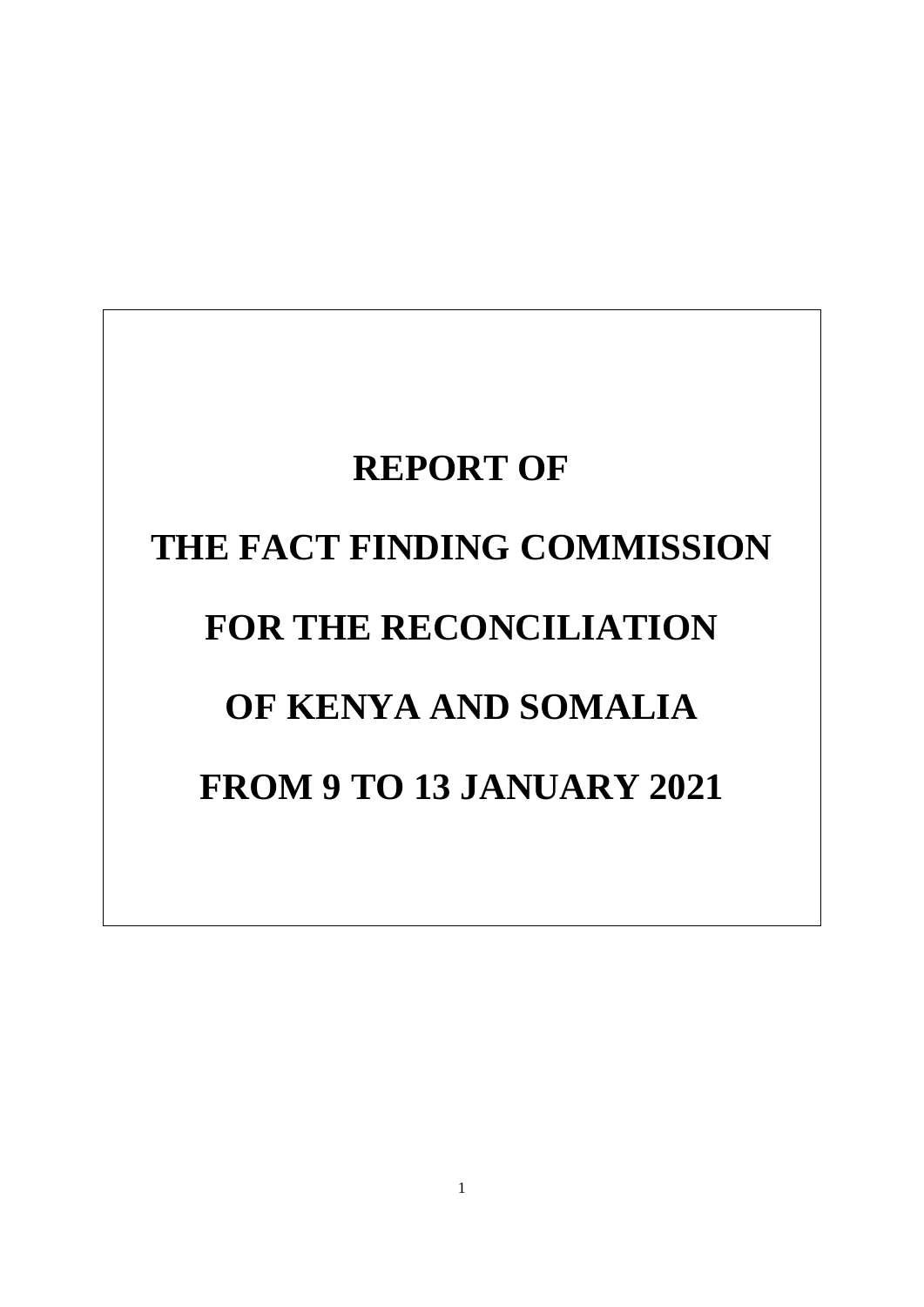At the 38th IGAD Summit held in Djibouti on 20 December 2020, the Heads of State and Government meeting discussed behind closed doors the diplomatic crisis that has affected the relationship between Kenya and Somalia.

Indeed, Somalia broke off diplomatic relations with Kenya on 15 December 2020, after having earlier recalled its ambassador and sent the Kenyan representative back to his country for consultations with his authorities on 30 November 2020.

During the discussions, the President of the Federal Government of Somalia, His Excellency Mohamed Abdillahi Formajo, made any resumption of diplomatic relations with Kenya conditional on the withdrawal of the armed forces that Kenya has gathered at the border and the end of the armed militia hostile to his government that he maintains on its soil.

The Kenyan President His Excellency Uhuru Kenyatta has denied the facts. The Ethiopian Prime Minister His Excellency Abye Ahmed has requested verification.

In response to the request, the Assembly of Heads of State and Government mandated the Head of State of Djibouti, His Excellency Ismaïl Omar Guelleh, to carry out this double verification.

Immediately said, immediately done, the President of the Republic of Djibouti His Excellency Ismaïl Omar Guelleh set up, two days after the Summit, a commission made up of diplomats and military officers and an IGAD Representative.

The mission of this Commission of Inquiry was to travel successively to Somalia and Kenya to collect facts and data justifying the respective positions of the two countries.

### **This commission is composed of :**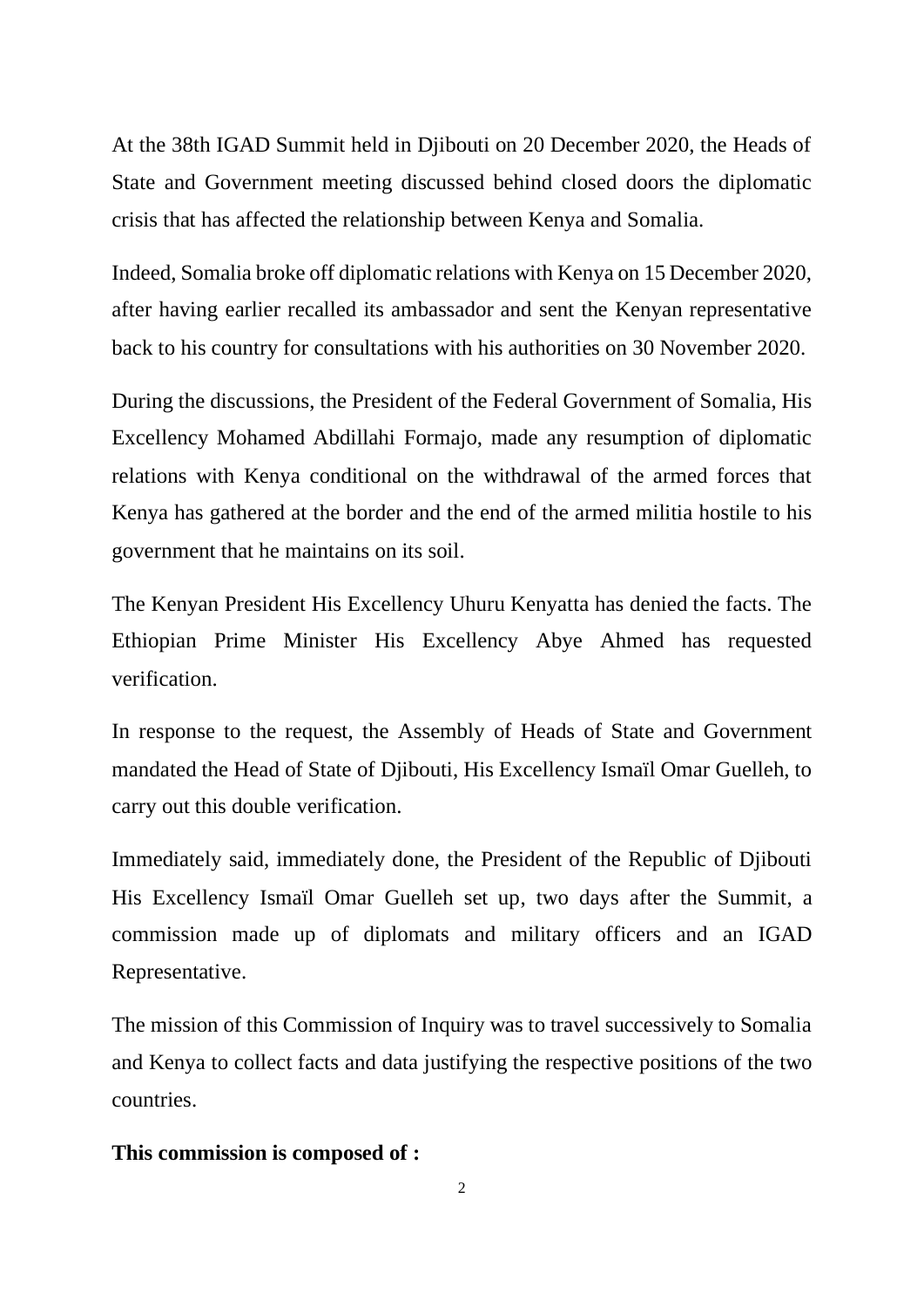- H.E. Yacin Elmi Bouh, Ambassador of Djibouti to Kenya
- H.E. Aden Hassan Aden, Ambassador of Djibouti to Somalia
- General Taher Ali Mohamed, Djibouti Armed Forces, FAD
- Colonel Ali Aden Houmed, FAD
- Colonel Mohamed Barkad Aden, FAD
- Commander Houssein Idriss Egueh, FAD
- Commander Abebe Muluneh, Director IGAD Security Sector Program

Due to the festive season, the commission could not begin its work before 9th January 2021.

The commission travelled to Mogadishu to start its first meeting with the Minister of State for Foreign Affairs of the Somali Federal Government at the Ministry's premises.

After the customary welcome and introductory remarks, the Commission questioned Minister Balal Mohamed Osman on the reasons that led his government to break off diplomatic relations with its Kenyan neighbour.

The Minister described the close and historic ties between the 2 countries which were consolidated during the long years following independence. He recalled that this decision which was not easy was imposed on his government which wisely endured the unfriendly acts towards its people and country.

He listed the following 5 grievances against Kenya:

1. The violation of the airspace of Somalia. Without any agreement, Kenyan planes enter Somali airspace and land on its soil.

2. The violation of Somalia's land borders. Kenyan forces, led by AMISOM, leave their positions and move on to other locations. They are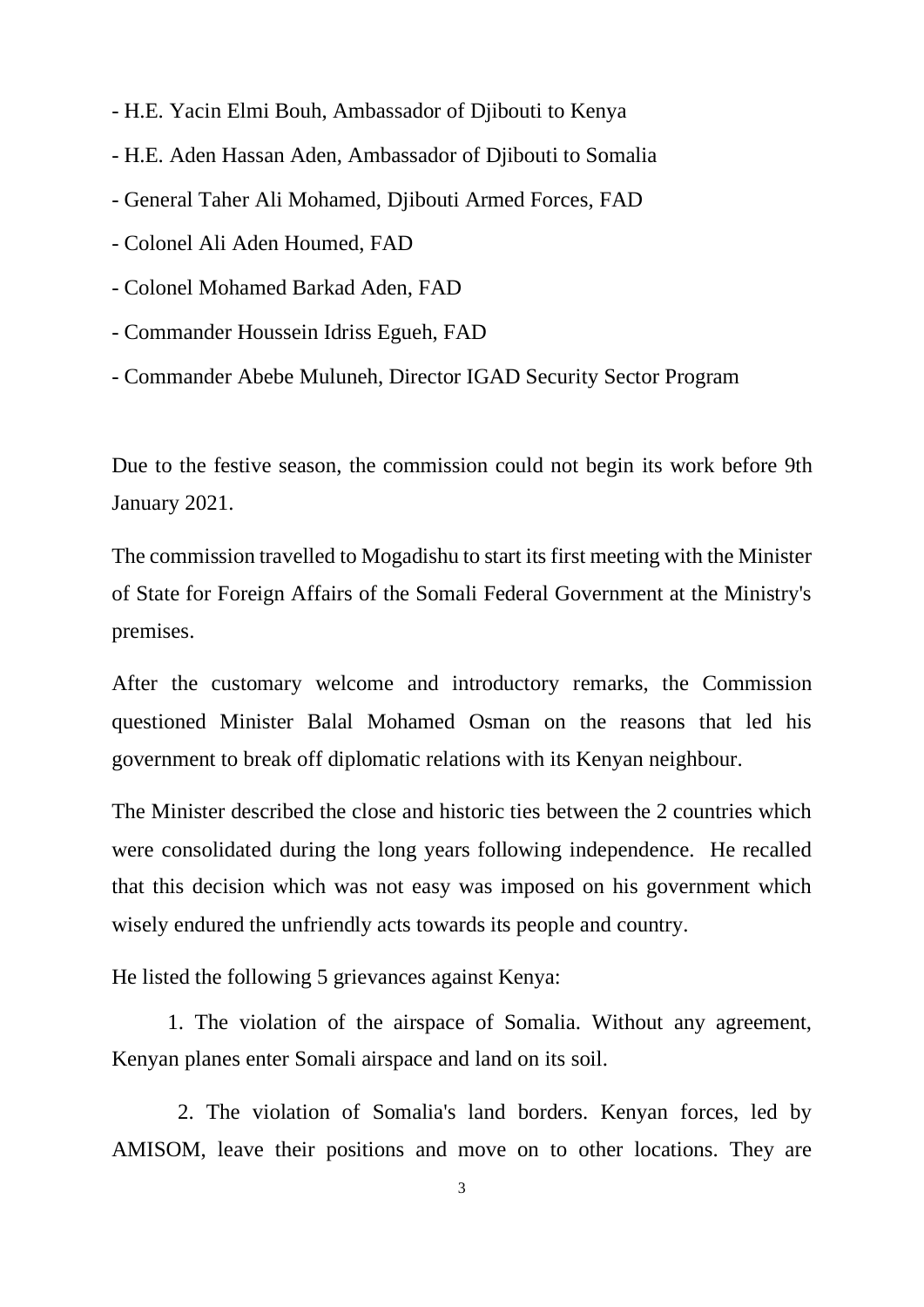abandoning the people they were supposed to protect to the Shababs who do not hesitate to suppress them. The Kenyan forces proceed to destroy telecommunication equipment in places outside their authority, such as Guedo.

3. Recognition and collaboration with the Jubaland Regional State. The Kenyan authorities have recognised Mr. Ahmed Madobe as President of Jubaland after elections that were not validated by the central government.

4. Participation in the illegal sugar and coal trade in Kismayo. Kenyan troops under AMISOM are contributing to the enrichment of Shababs in the region.

5. The creation, training and maintenance on Kenyan soil of an armed group under the authority of Abdirashid Janan. This militia hostile to the government of Somalia is based in Omar Jilo, 30 km from Mandera, inside Kenyan territory.

The Minister invited the commission to meet with the people of Mandera to ascertain this. In support of these charges, the Minister provided us with a series of documents attached to this Report.

In Mogadishu, the commission also met with the Deputy Minister at the Prime Minister's Office, the Representative of the UN Secretary General in Somalia, Ambassador James Swan, and with the Deputy Special Representative of the African Union His Excellency Simon Molingo.

The commission thanks all these officials for having devoted some of their time to it.

The Commission would like to mention that the visit at Beled Hawo at the Somali border was not made possible.

The commission then flew to Kenya.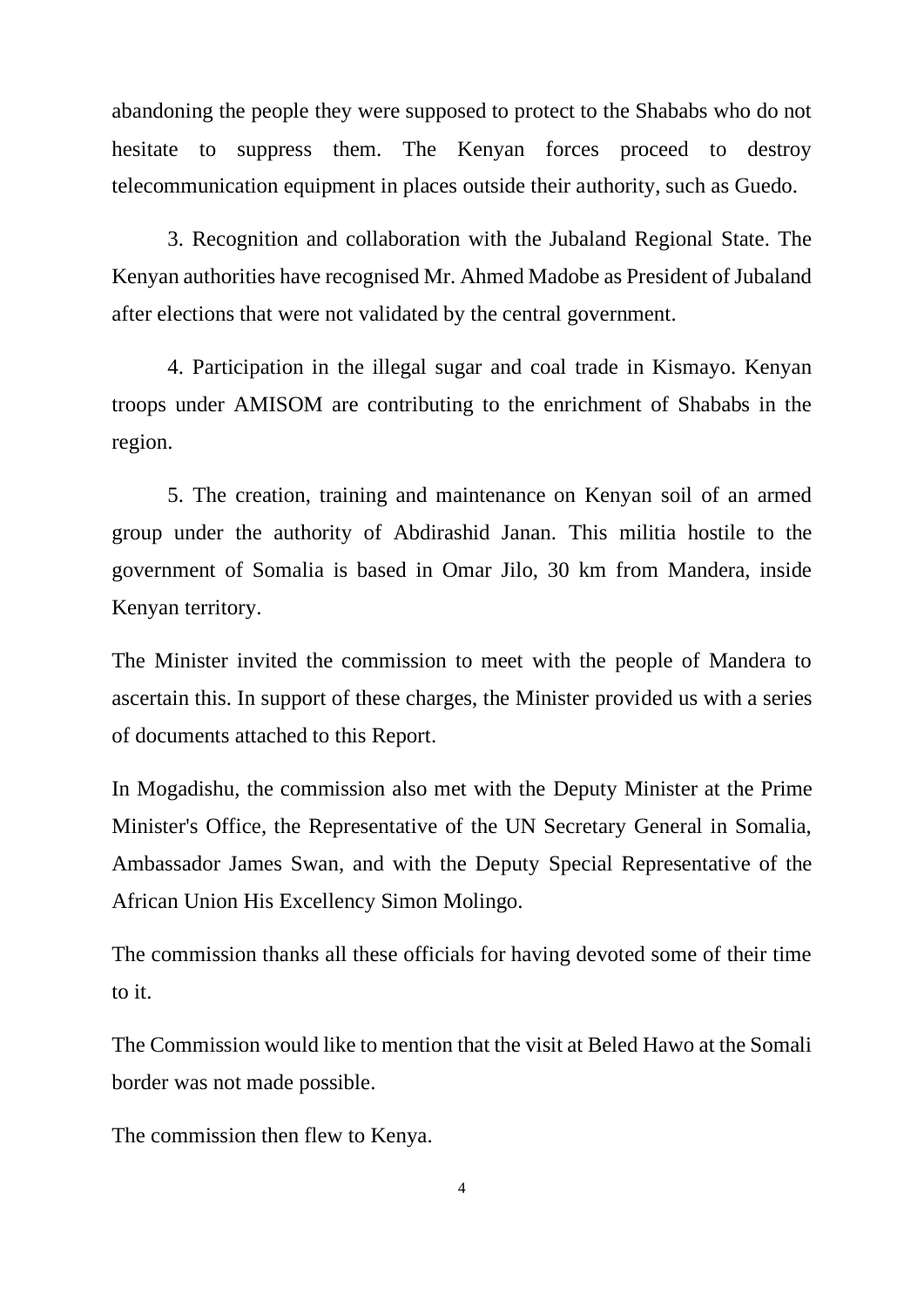It arrived in late afternoon in Nairobi where the Commission was welcomed by the Director of Bilateral Affairs for Africa His Excellency George Orino, the Kenyan Ambassador to Djibouti His Excellency John Mwangemi and the Kenyan Ambassador to Somalia His Excellency Lucas Tumbo.

The following day, Monday, January 9, 2021, the commission met in camera with a working group set up by Kenya on the matter.

The working group was co-chaired by the Minister of Foreign Affairs, Her Excellency Ambassador Raychelle Omamo and her Defence colleague Her Excellency Ambassador Monica Juma.

The Chief of Staff of the Kenya Defence Forces, General Robert Kibochi, the Africa Bilateral Director and Kenya's ambassadors to Djibouti and Somalia also attended the meeting.

Subsequently, the ministers welcomed the commission and welcomed the establishment of the Fact Finding Commission.

They said that in Kenya, the reasons behind the severance of diplomatic ties with Somalia were unknown while expressing regret that it has come to this final point.

They urged the commission to expedite its work to enable the IGAD Heads of State and Government to resolve this crisis with the sister republic of Somalia, which is actually not a crisis.

The commission was quick to share with the Kenyan authorities the grievances put forward by Somalia as developed by the Minister of State for Foreign Affairs of the Federal Government of Somalia.

In response to the Somali allegations, the Kenyan authorities first denied the existence of any violation of airspace or territory.

They then argued that Kenya had never recognised the Jubaland region as a state.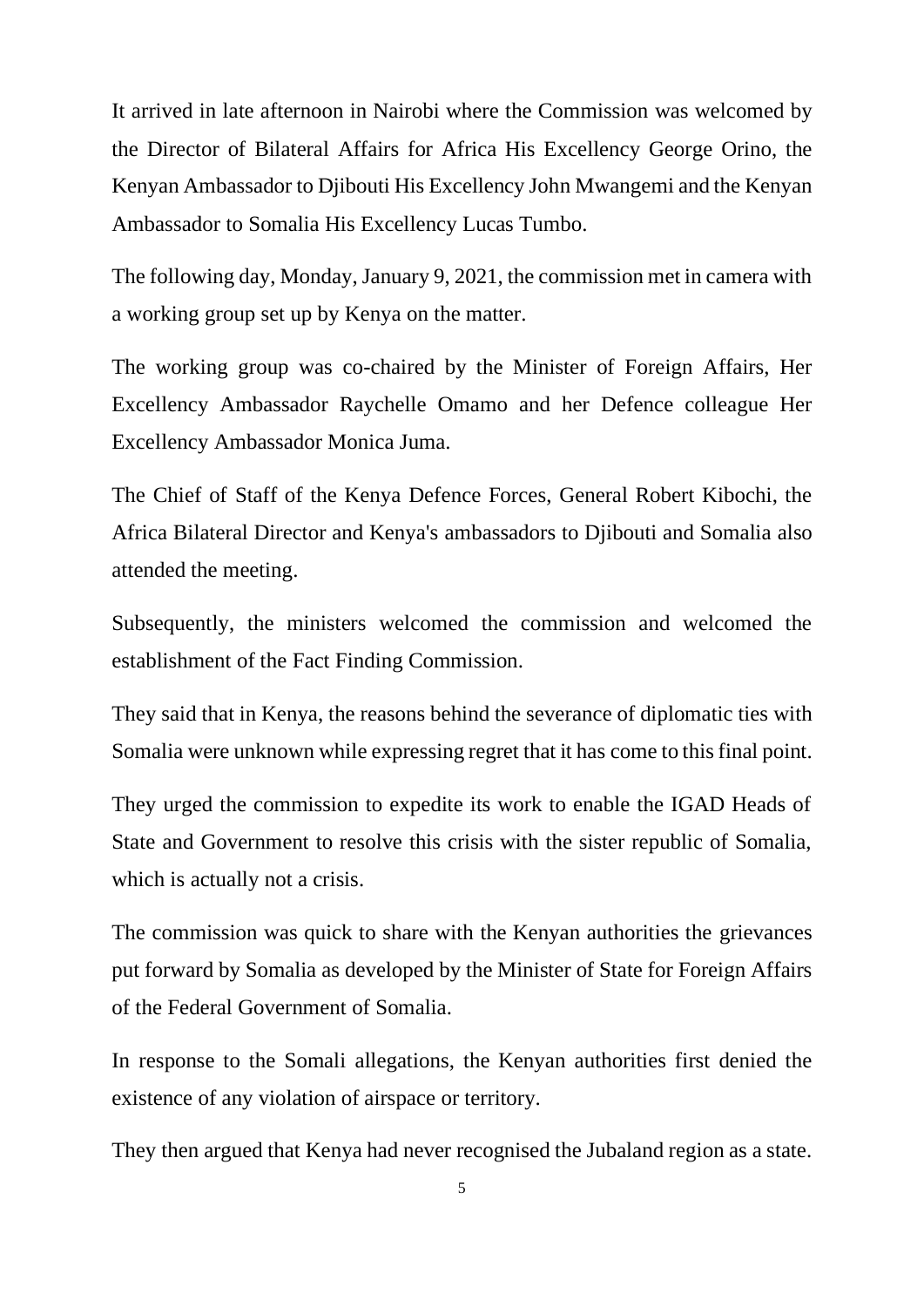As for the maintenance on its soil of armed militias hostile to the Federal Government of Somalia, the Chief of Staff of the Kenyan Forces called this accusation false.

He asked the commission to travel the country to ascertain the inaccuracy of this information. General Robert Kibochi offered to provide the Commission with all the means to travel within the country.

Finally, the Chief of the Kenyan Army has attributed the responsibility for the behaviour of Kenyan troops operating under the authority of AMISOM to the African Union, which remains legally the sole guarantor.

At the end of the meeting with the high-level working group, the commission held another meeting with ambassadors and senior officers of the Kenyan forces to inquire about the situation at the northern border of the country.

The senior officers explained that in the north, the border is porous and that the people living on either side of this line, which is symbolic to say the least, belong to the same ethnic group. Mandera extends beyond the Kenyan, Somali and Ethiopian borders to form a giant triangular town whose economy is interdependent.

Armed with this useful information, the commission travelled to Mandera on Tuesday 12th January 2021.

After enjoying a welcome refreshment at the Mandera Air Force camp, the members of the commission split into two groups to sweep an area of 50 km in diameter from the border to the interior of the country on board two helicopters.

During these overflights, members of the commission were able to observe Somali military troops massed on the border. The commission was unable to identify an additional camp populated by Somali militias in the overlooked area under control.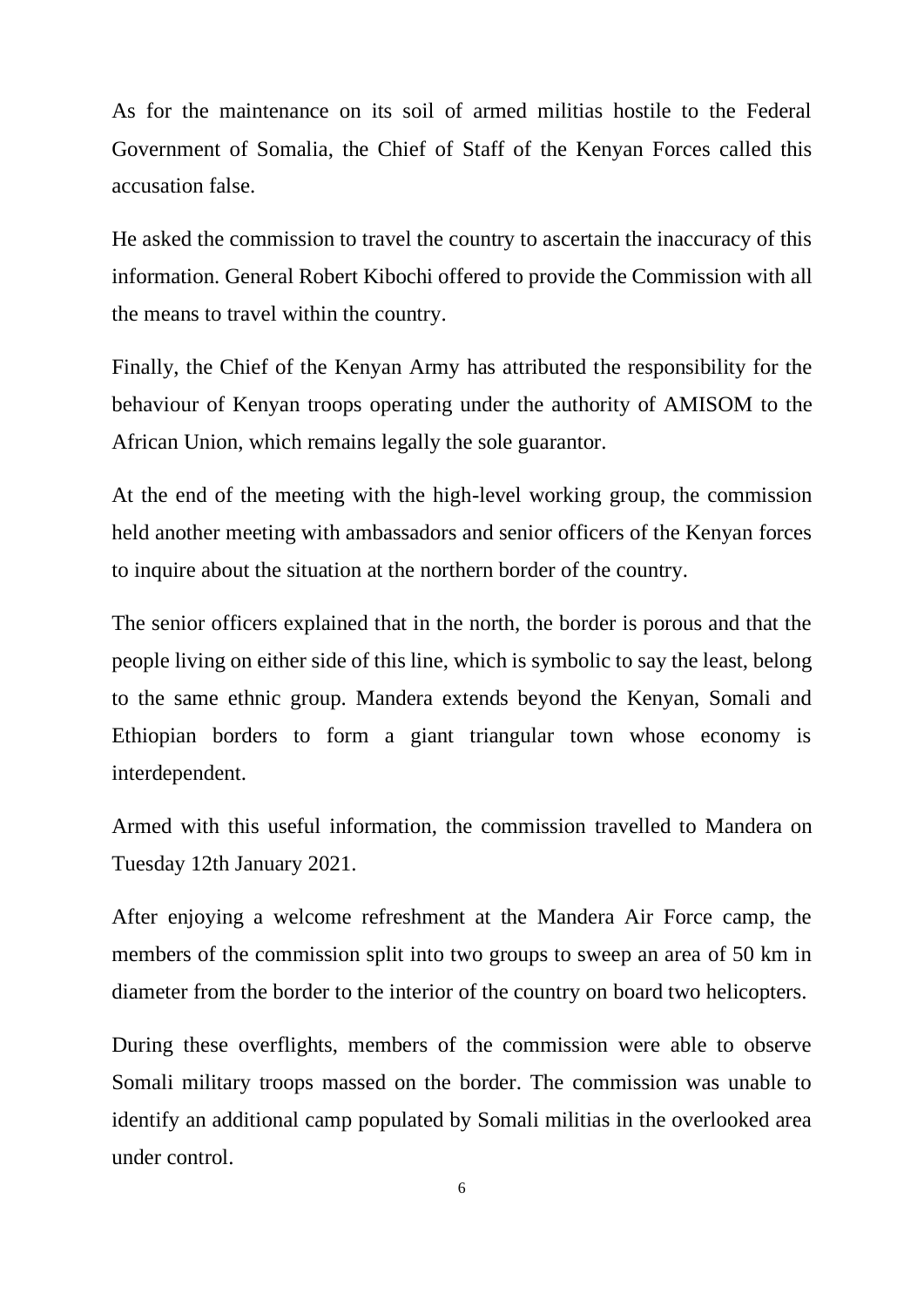Back in Nairobi, the commission met on Wednesday 13 January with the Minister of Defence and the Chief of Staff of the Kenyan Armed Forces.

The commission took the opportunity to thank them for their hospitality and their indispensable technical assistance.

The Minister of Defence requested the commission to convey the greetings of the President of the Republic of Kenya HEM Uhuru Kenyata to the President of the Republic of Djibouti HEM Ismail Omar Guelleh.

Furthermore, the Minister of Defence entrusted the commission with a request from President Uhuru Kenyatta to President Ismail Omar Guelleh to recommend to the Somali troops to respect the legal retreat from the border.

Finally, the Kenyan authorities provided the commission with a series of documents which are attached to this Report.

In the light of all that the commission has seen, heard or read during its travels, the Commission members believe that:

- With regards to the violation of Somalia's airspace, the Commission considers that there is sufficient evidence that Kenyan aircraft entered the Somali territory in disregard of the provisions of the Convention on Civil Aviation signed in Chicago on 7 December 1944. In disagreement with the local authorities in Jubaland, the federal government had instructed all aircraft to land in Mogadishu. Kenyan planes braved the ban to defeat a total air embargo that provides no exemptions for any reason, including humanitarian evacuations.

- On the charges brought against the Kenyan troops under the authority of AMISOM, the commission considers unjustified this ostracism against the military forces acting on behalf of AMISON. They fall under the responsibility of the African Union on whose behalf they act in the same way as its other troops of various nationalities.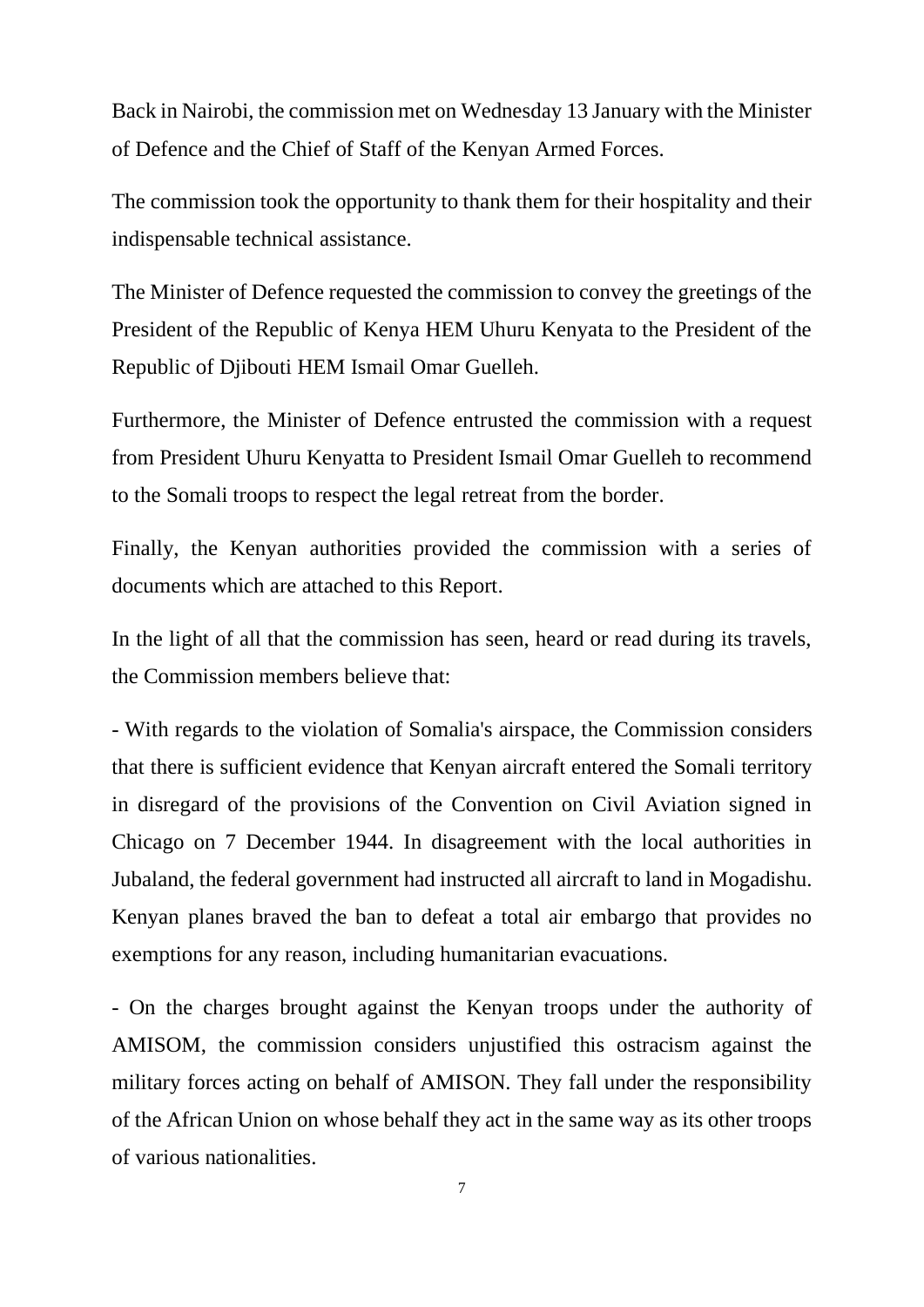- On the recognition and collaboration with the regional state of Jubaland, the commission has no evidence of such recognition. The participation of two influential Kenyan political figures, MPs Aden Douale and Youssouf Hadji in the enthronement ceremony of the president of Jubaland does not constitute a recognition.

However, no one can contest the proximity of the Kenyan government to the regional authorities to preserve security on their soil in a region infested by terrorists. Kenya has made great human sacrifices to free this region from the shebabs in order to protect itself from the many attacks that have been perpetrated on its soil.

- On the trade of charcoal and sugar in Kismayo, the commission welcomes the diligence with which the issue has been addressed. Indeed, by Resolution 2551 of 12 November 2020, the

Security Council banned these types of trade and AMISOM as well as the federal government of Somalia welcome the good result. This fight has dried up the accounts of the shebabs who have fallen back on the imposition of taxes on the country's traders.

- On the creation, training and maintenance on Kenyan soil of an armed group under the authority of Abdirashid Janan, the commission was able to verify that Abdirashid Janan is the Minister of the Interior of the local government of Jubaland and that his troops are under the authority of the army of this region. It should be recalled that during the London meeting of 17 May 2017, a Somali security architecture was adopted which maintains the armies of the regions in addition to the regional police.

This army has in the past scored notable victories against Alshabab alongside American forces and AMISOM. Its men have become intruders since they were deposed by the Federal Army.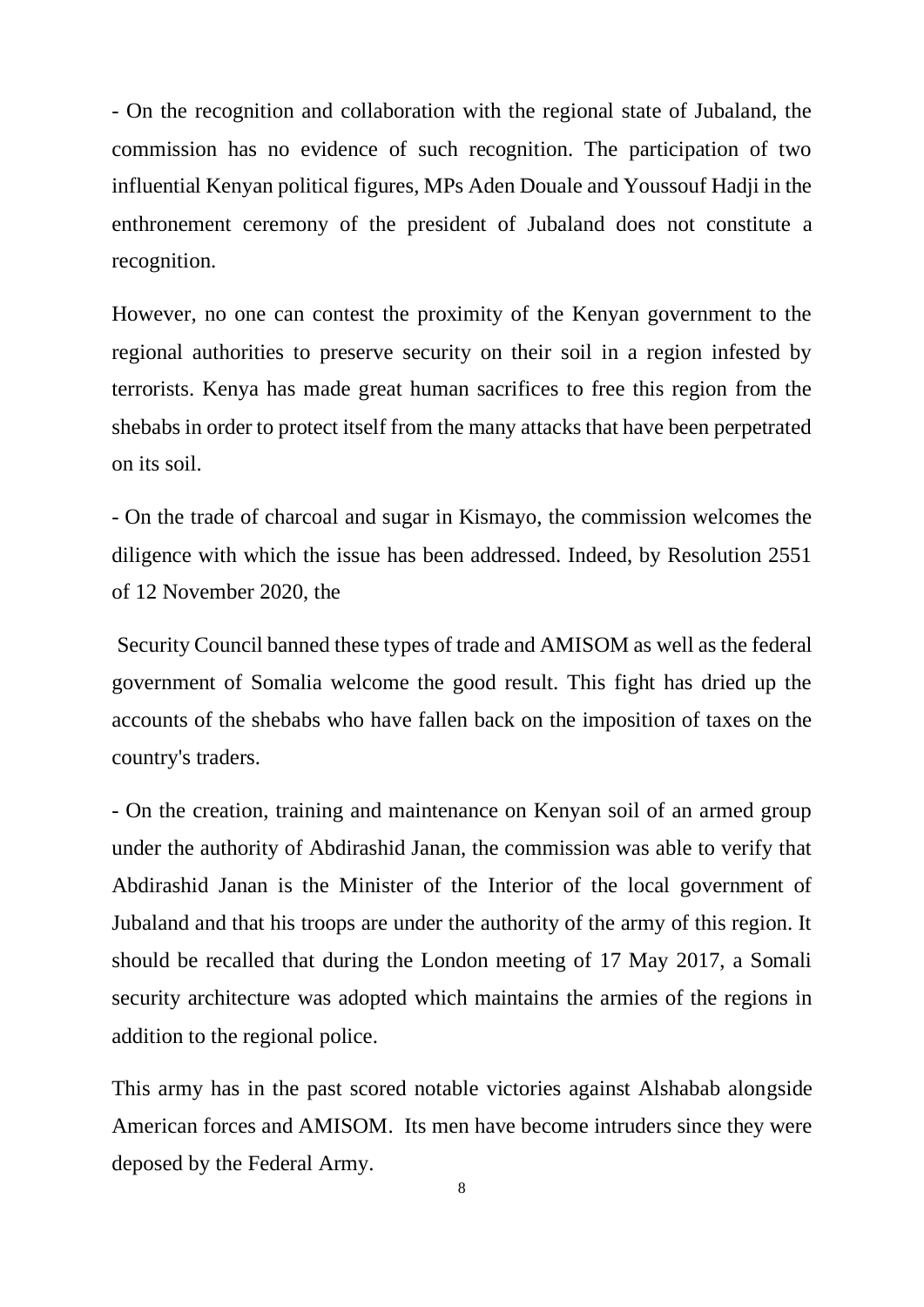Therefore, the commission can affirm that on the day of its visit, it located them inside the Somali territory. To preserve the security of this defeated force, the commission refrains from revealing their exact location.

The commission considers that these grievances, some of which are longstanding, do not appear to it to be sufficient to justify a diplomatic separation between Kenya and Somalia.

It is true that the federal government of Somalia is sovereign in its decisions. However, on closer examination, it cannot help but be considered disproportionate and unproductive because the two countries are intimately linked politically, humanely and economically.

The consequences of this measure on the three thousand Somali children attending Kenyan schools on the other side of the border, the hindrance to the functioning of AMISOM which has since been experiencing difficulties in relief operations among Kenyan troops and the economic impact of the embargo on khat in the agricultural region of MERU are a perfect illustration of this.

The Commission recommends more diplomatic efforts to be deployed at the Highest Level in order to reconcile the two sisterly countries of Kenya and Somalia.

#### **APPENDIX 1**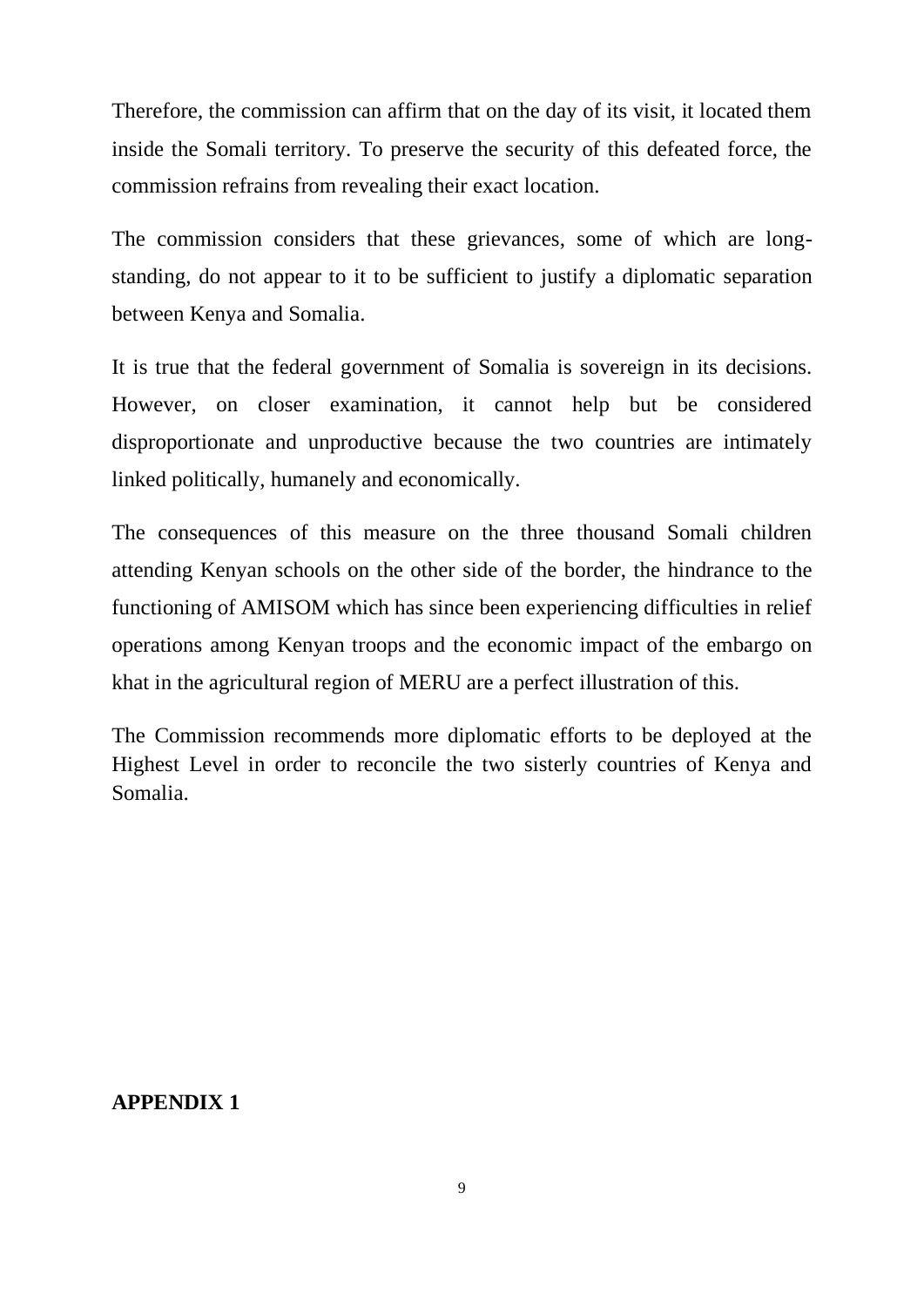## **DOCUMENTS SUBMITTED BY THE SOMALI GOVERNMENT**

- Exhibit N˚ 1: retracing the history of the elements of the latent crisis that has persisted between the 2 countries

- Exhibit N˚ 2: Africa Confidential 2019 article relating to Kenya's request for sanctions against Al Shabab.

- Exhibit N˚ 3: Image of Kenyan parliamentarians participating in the inauguration of Ahmed Madobe, Jubaland.

- Exhibit N˚ 4: Air violation complaint to the Kenya Civil Aviation Authority

- Exhibit N˚ 5: Licence revocation against BUFF AIR SERVICES registered in Kenya

- Exhibit N˚ 6: Statement by the Kenyan Ministry of Foreign Affairs on the Jubaland presidential elections.

- Exhibit N˚ 7: Licence revocation against Jubba Airways and FLYSOM registered in Kenya

- Exhibit N˚ 8: Verbal Note from the Kenyan Embassy in Somalia requesting continuity of Kenya Airways operations to Mogadishu

- Exhibit N˚ 9: Mail from the Ministry of Transport and Civil Aviation addressed to the CEO of Kenya Airways.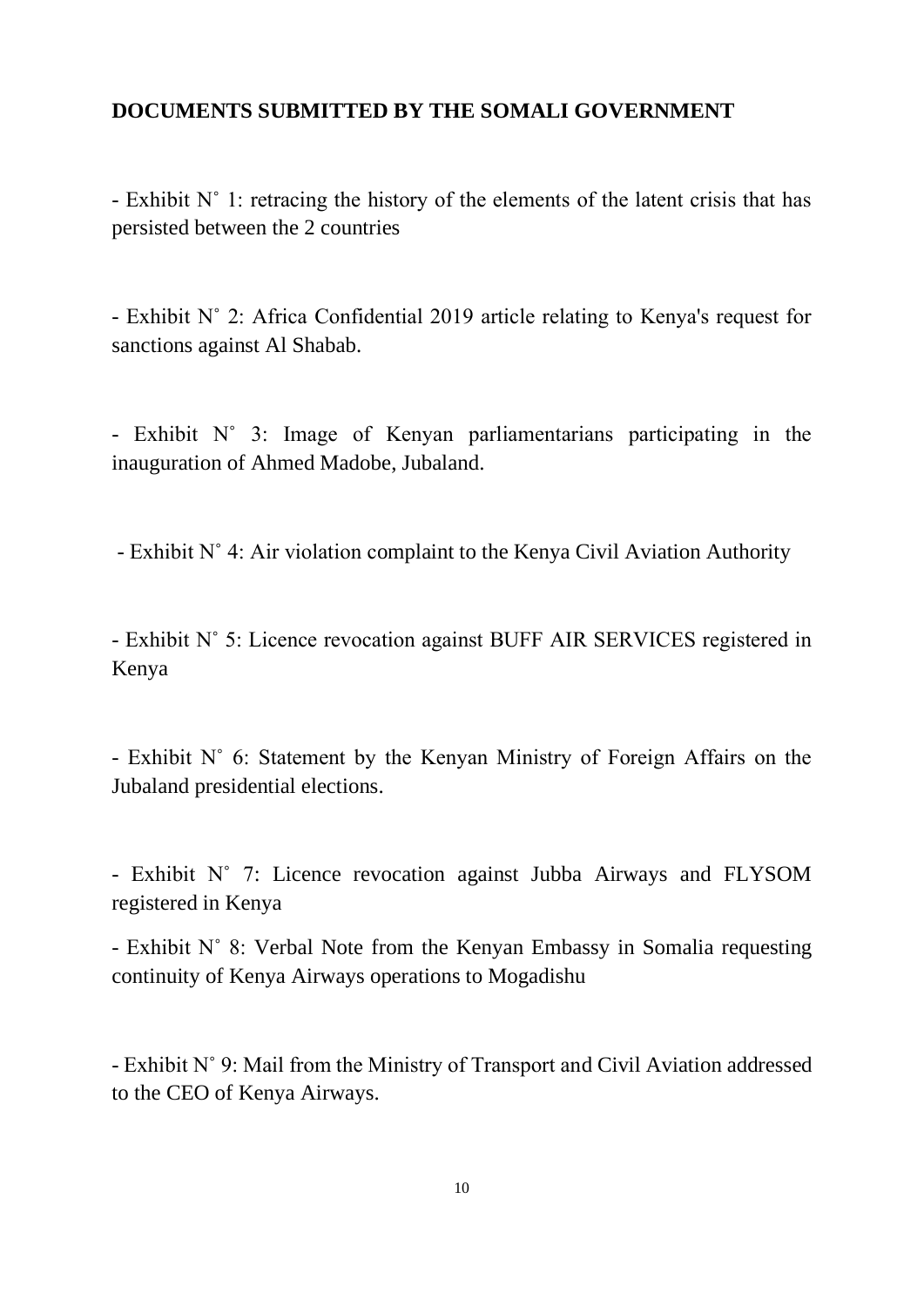- Exhibit N˚ 10: Letter addressed to the Director General of Kenya Civil Aviation regarding a violation of Somali airspace.

- Exhibit N˚ 11: Application to the Prosecutor of the Republic of Somalia by HORMUD Telecom against the Kenya Defence Forces.

**APPENDIX 2**

# **DOCUMENTS PROVIDED BY THE KENYAN GOVERNMENT**